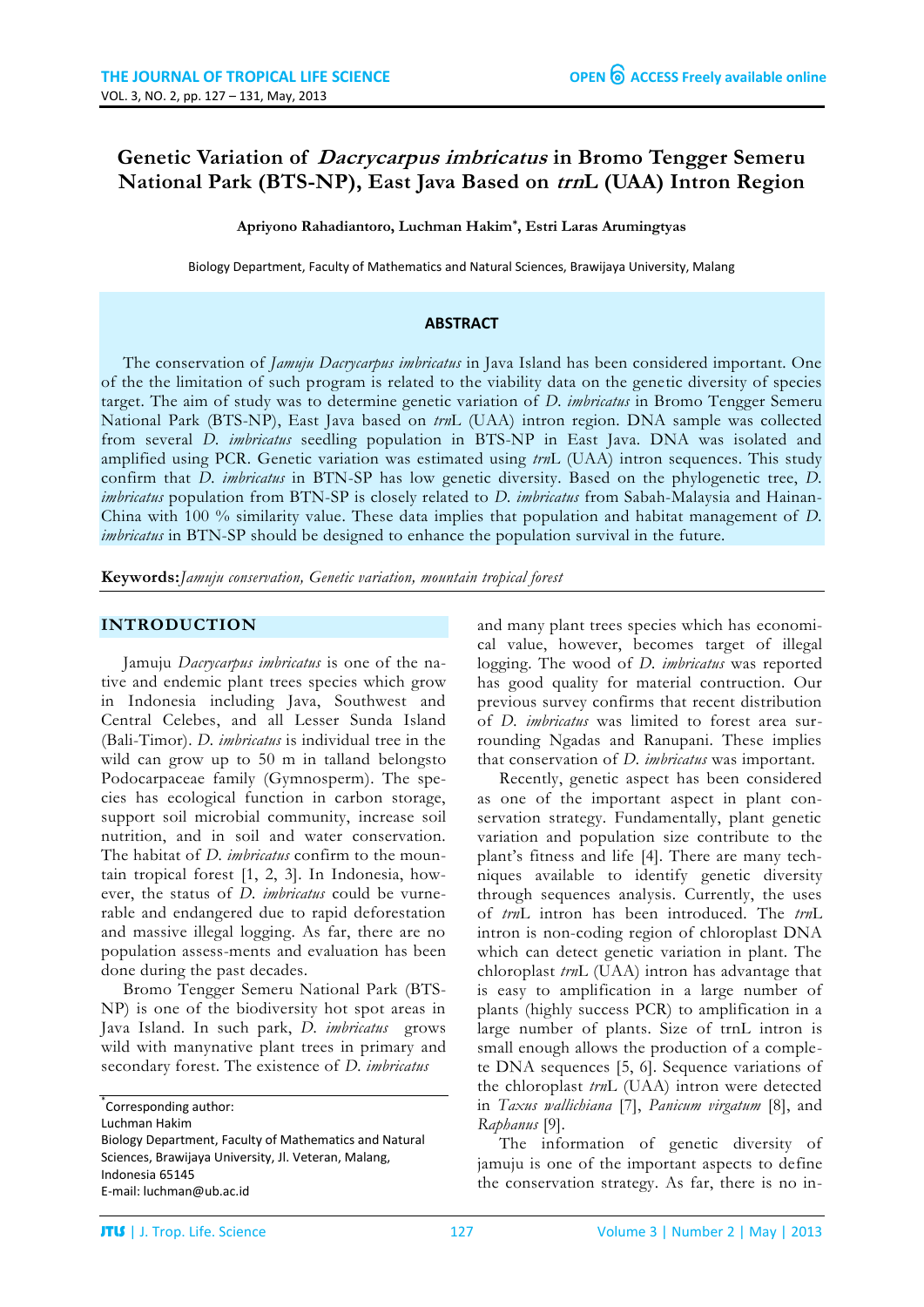formation available. The aim of study was to determine genetic variation of *D. imbricatus* in BTS-NP, East Java based on *trn*L (UAA) intron sequences.

#### **MATERIALS AND METHODS**

#### **Sites of study**

DNA sample was collected from several *D.imbricatus* seedling population in BTS-NP, East Java. The seedlings of *D. Imbricatus* appear after rainy season in June-July. In these periode, seedling grows and young leaf available to collect as a sources of DNA materials. Ecologically, BTS-NP area is humid mountain tropical forest. The national park cover an area about 50,276 ha and spread from 1,200 to 2,450 m asl. The biodiversity of mountain flora and fauna was considered high. Many plant species were endemic to the park. Our previous survey found *D. imbricatus* distribute at several point in secondary forest at Ngadas and Ranupani.



Bromo Tengger Semeru National Park

## **DNA extraction**

Total genomic DNA was extracted from young leaf tissue of *D. imbricatus* seedling using the Doyle and Doyle CTAB method [10]. For the DNA purification DNA precipitation, the methods was modified by adding Phenol Chloroform-isoamyl alcohol and cold absolute ethanol. Quality of the extracted DNA was determined using gel electrophoresis and DNA concentrations were determined by measuring with a UV spectrophotometer. Isolated plant genomic DNA was preserved at -20 °C.

#### **PCR amplification**

Primer combinations trnL were: c:(5'CGAAATCGGTAGACGCTACG-3') d: (5'GGGGATAGAGGGACTTGAAC-3') that were used for amplification of the trnL (UAA) region [5]. PCR was carried out in 30 µl volume reaction mixture. The reaction mixture contained 6  $\mu$ L ddH<sub>2</sub>O, 15  $\mu$ L PCR mix 2 $\times$  solution (intRON biotechnology), 3 µL DNA (100-  $350 \text{ ng/}\mu\text{L}$ ,  $3 \mu\text{L}$  primer c and  $3 \mu\text{L}$  primer d (30 pmol/ $\mu$ L). The trnL (UAA) intron thermocycling profile was: 95°C for 5 minutes, 35 cycles of 95 °C for 45 second, 61.7 °C for 45 second, and 72 °C for 45 second, with a final extension of 72 °C for 10 minutes. The PCR products were visualized on 1.5 % agarose gel stained with ethidium bromide, sequenced using 3730×l automated sequencer (Applied Biosystems, Macrogen Inc., Seoul, South Korea) and evaluated using ABI sequence Scanner v.10 (Applied Biosystems).

## **trnL intron analysis**

Genetic variation was estimated using trnL (UAA) intron sequences from GenBank (Table 1). Sequences were aligned using Bioedit 7.0.9.0 and genetic distances were computed using MEGA 5.03. with Kimura-2-Parameter (K2P) evolution model [11]. The phylogenetic tree was inferred using Neighbor Joining (NJ), Maximum Likelihood (ML), and Maximum Parsimony (MP) method. Boot-strapping was performed with 1000 replicates.

## **RESULTS AND DISCUSSION**

Evaluating genetic diversity is crucial in plant conservation strategy. This research confirms that seedling population of *D. imbricatu*s in BTS-NP has no genetic variation. It is shown by low level of polymorphism which was detected in the cpDNA *trn*L (UAA) region (Figure 2). The alignment of *trn*L (UAA) intron shows the absence of deletions or insertions of nucleotides among the 10 samples. The *trn*L (UAA) intron sequences from Gen Bank detect only two variable sites were found, one insertion and one transversion. The bases in position 350 show insertion of adenine (A) and the bases in position 452 show transversion of timine (T) to guanine (G). Transversion are changes from purine bases (A or G) to pyrimidine bases (C or T) or pyrimidine bases to purine bases [12]. The result showed that the *trn*L intron region was highly conserved.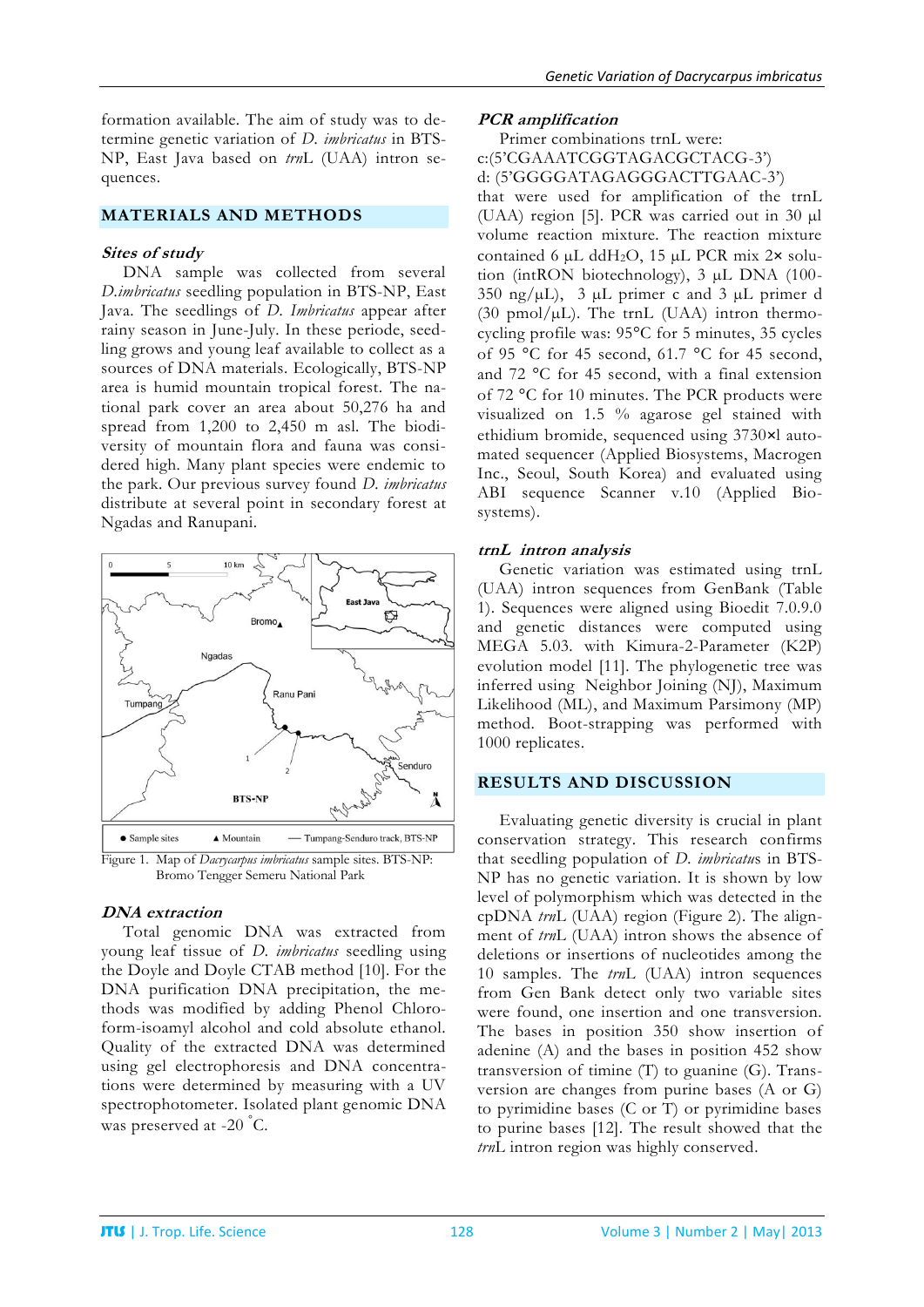|                                                                                                                                                                  | Taxon                                                                                                                                                                                                                                                                                                                                                                                     | Distribution                                                                                                     | Collector        | GenBank accession number                                     |
|------------------------------------------------------------------------------------------------------------------------------------------------------------------|-------------------------------------------------------------------------------------------------------------------------------------------------------------------------------------------------------------------------------------------------------------------------------------------------------------------------------------------------------------------------------------------|------------------------------------------------------------------------------------------------------------------|------------------|--------------------------------------------------------------|
| Outgroup taxa:                                                                                                                                                   | Podocarpus neriifolius                                                                                                                                                                                                                                                                                                                                                                    | Nepal-New Zealand                                                                                                | Zhou, et al.     | AY013736.1                                                   |
| Ingroup taxa:                                                                                                                                                    | Dacrycarpus<br>kinabaluensis                                                                                                                                                                                                                                                                                                                                                              | Sabah, Malaysia                                                                                                  | Biffin, et al.   | JN001415.1                                                   |
|                                                                                                                                                                  | Dacrycarpus cinctus                                                                                                                                                                                                                                                                                                                                                                       | Sulawesi-New Guinea                                                                                              | Biffin, et al.   | JN001413.1                                                   |
|                                                                                                                                                                  | Dacrycarpus imbricatus 1                                                                                                                                                                                                                                                                                                                                                                  | Sabah, Malaysia                                                                                                  | Sinclair, et al. | AY083140.1                                                   |
|                                                                                                                                                                  | Dacrycarpus imbricatus 2                                                                                                                                                                                                                                                                                                                                                                  | Hainan, Cina                                                                                                     | Zhou, et al.     | AY013727.1                                                   |
| J1<br>J2<br>J3<br>J4<br>J5<br>J6<br>J7<br>J8<br>J9<br>J10<br>AY013727.1<br>AY083140.1<br>J1<br>J2<br>JЗ<br>J4<br>J5<br>J6<br>J7<br>J8<br>J9<br>J10<br>AY013727.1 | 10<br>20<br>30<br>المتما بمترا بمترا بمترا بمترا بمترا بمترا بمترا بمترا بمترا بمترا بمترا بمترا بمترا بمتر<br>-------CCCTTGGTATGGAAACGTACTAA<br>110<br>120<br>130<br>المتما متما وتتما بمتما بمتما بمتما بمتما بمتما بمتما بمتما بمتما بمتما بمتما بمتما بمتما بمتما بمتما بمتما<br>AGGAACAAAAGTTTTCCTCCTAGAAAGGGATAGGTGCAGAGACTCGATGGAAGCTTTTCTAACGAATCAAAATCATTTGATCCAATACTTTATCTAGATA | 50<br>60<br>40<br>---GTGATAGCTTCCAAATCCAGGGAACCCTAGGATATTTTGAATGGGCAATCCTGAGCCAAATCTGGTTTCT<br>140<br>150<br>160 | 70<br>80<br>170  | 90<br>100<br>المتما بتبط بمتما بمتطعنية<br>180<br>190<br>200 |
| AY083140.1<br>J1<br>J2<br>J3<br>J4<br>J5<br>J6<br>J7<br>J8<br>J9<br>J10<br>AY013727.1                                                                            | .<br>210<br>220<br>230<br>المتما بمتطرقته المتما بمتما بمتما بمتمل بمتمل بمتما بمتما بمتما بمتما بمتما بمتما بمتما بمتما بمتما بمتم                                                                                                                                                                                                                                                       | 240<br>250<br>260                                                                                                | 270              | 280<br>290<br>300                                            |
| AY083140.1<br>J1<br>J2<br>J3<br>J4<br>J5<br>J6<br>J7<br>J8<br>J9<br>J10<br>AY013727.1                                                                            | 310<br>320<br>330<br>المتما بمتطرقتنا بمتطعميا بمتطعمنا بمنطقتنا بمباعيتنا بمتطعما بمباغيتنا بمباعيتنا بمباعيتنا بمباعث                                                                                                                                                                                                                                                                   | 360<br>340<br>350                                                                                                | 370              | 380<br>390<br>400                                            |
| J1<br>J2<br>J3<br>J4<br>J5<br>J6<br>J7<br>J8<br>J9<br>J10<br>AY013727.1<br>AY083140.1                                                                            | 410<br>420<br>430<br>المتما بمتطربين المتما بمتمل بمتطرب والمتما بمتمل بمتطرب بملتم المتمارينية<br>CAGTAACAACAATGTAAATTGCAGTAGAAAGAAAATCCGTCGGTTTTTTT <mark>A</mark> GACCTTGAGGGTTCAAGTC                                                                                                                                                                                                  | 440<br>450<br>460                                                                                                | 470              |                                                              |

Table 1. Accessions of different taxa for trnL intron sequence variation

Figure 2. Alignment of the trnL intron of D. imbricatus. J1-10: Sampled population from BTS-NP. AY013727.1: The GenBank sequence accession number from Hainan-China. AY083140.1: The GenBank sequence accession number from Sabah-Malaysia. Dot (.) indicates that the character states are the same. Dash (-) indicates alignment gap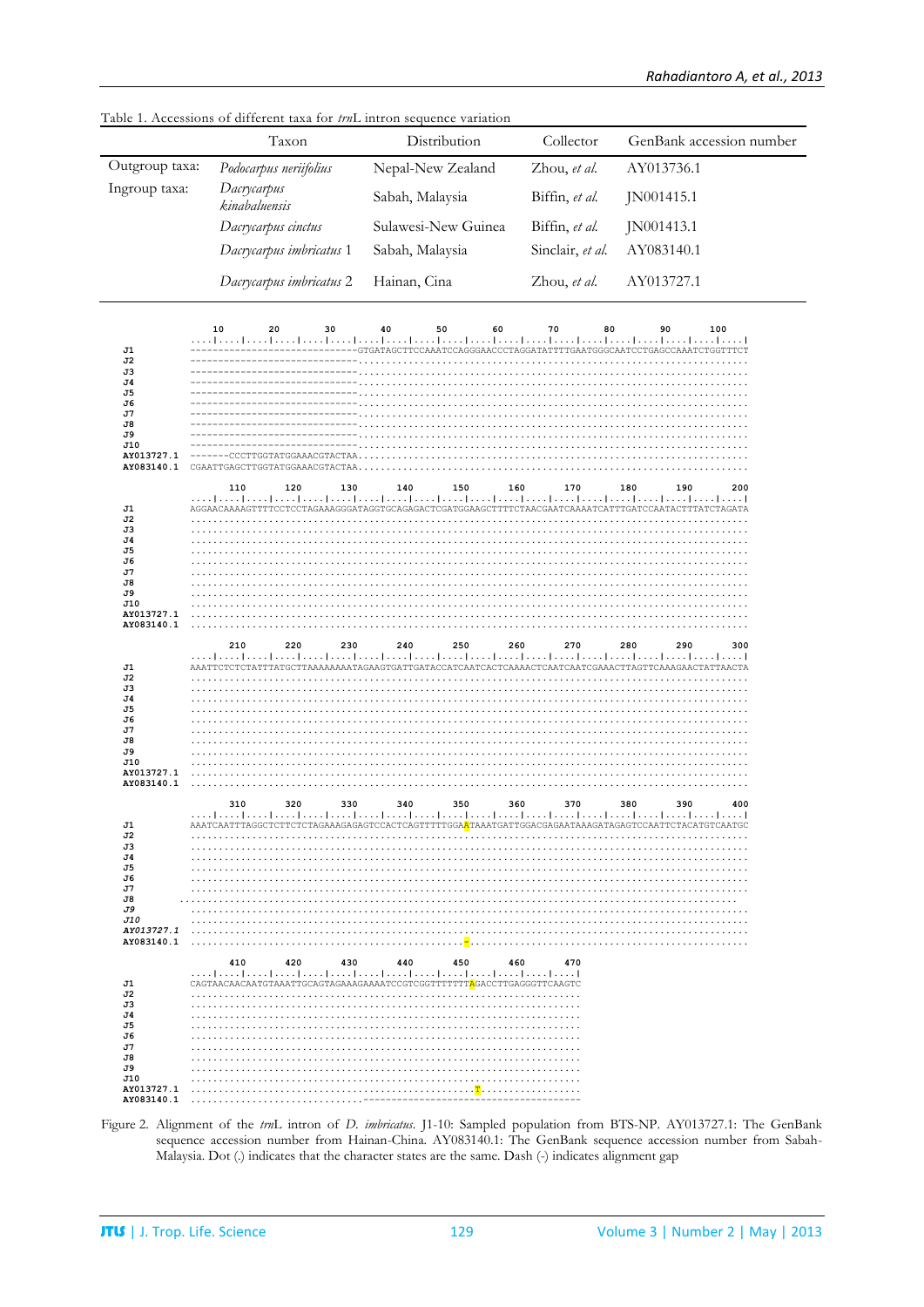

Figure 3. Phylogenetic tree of the jamuju based on *trnL* (UAA) intron sequences. J1-10: Sampled population from BTS-NP. Bootstrap percentages (NJ/MP/ML) with a frequency of more 50% are shown in the nodes of the dendrogram

The aligned sequence lengths of the *trn*L (UAA) intron regions were 470 bp. Compared to the sequences available in GenBank and also sequence produced in this research, the *trn*L (UAA)intron among ten samples of *D. imbricatu*s were identical in length. Moreover they have a very high sequence identity (identities value 99 % for *D. imbricatus*). The phylogenetic tree based on *trn*L intron show that jamuju from BTS-NP is closely related to *D. imbricatus* from Sabah-Malaysia and Hainan-China with 100 % similarity value (Figure 3). In the context of phytogeography, these species seems similar and these species has low genetic diversity.Recent plant conservation strategy has been considerd phylogenetic as a key for conservation success [13].

In this study, the phylogenetic tree showed that the *D. imbricatus* clade is closely related to *D. cinctus* (origin: Sulawesi-New Guinea) with 99.5 % similarity value and 54 % Neighbor-NJ bootstrap value (Figure 3). The phylogenetic tree showed *D. imbricatus* clade, well supported with bootstrap value (100  $\%$  in MP), 64  $\%$  in NJ and ML. The high genetic similarities among the spesies show the presence of some associations in the evolutionary processes in *Dacrycarpus* and *Podocarpus* (Figure 3). The relationship between *Dacrycarpus* and *Podocarpus* has evaluated by the low rates of nucleotide substitution within sequences, suggesting that *trn*L (UAA) intron suitable for phylogenetic studies [14].

Overall, the phylogenetic tree of the *jamuju* based on *trn*L intron (Figure 3) support a statement that ancestor of *Dacrycarpus* is from south region (Antartica) [2]. According to fossil evidence and plant distribution, it is possible because

Cretaceous period (last dinosaur era), New Guinea still join with Antarctic plate, then in the mid-Tertiary period (early ice age), continent of New Guinea move away from Antartica plate and began to move closer to continent of Asia (East Java, Malaysia and Cina).

#### **CONCLUSION**

Sequence analysis revealed that the genetic variation within the seedling of *D.imbricatu*s from BTS-NP was low. Considering the low individual number and recent population were distributed pactcy, the conservation of *D. imbricatu*s becomes important. The habitat protection and plants regeneration are important approach, while in the same time establishing restoring wild seedling population is important. The *trn*L (UAA) intron was unable to detect genetic variation of *jamuju* in population level, it is useful for phylogenetic studies of Podocarpaceae.

#### **ACKNOWLEDGEMENTS**

This research was support and facilited by Japan International Cooperation Agency (JICA) and BTS-NP throught the project entitled Project on Capacity Building for Restoration of Ecosystems in Conservation Areas which is granted to Dr. Luchman Hakim.

#### **REFERENCES**

- 1. Whitten T, Soeriaatmadja RE, Afiff SA(1999) Ekologi Jawa dan Bali. Prenhallindo.Jakarta.
- 2. de Laubenfels (1988) Coniferales. In: Van Steenis CJGG eds. Flora Malesiana Series: